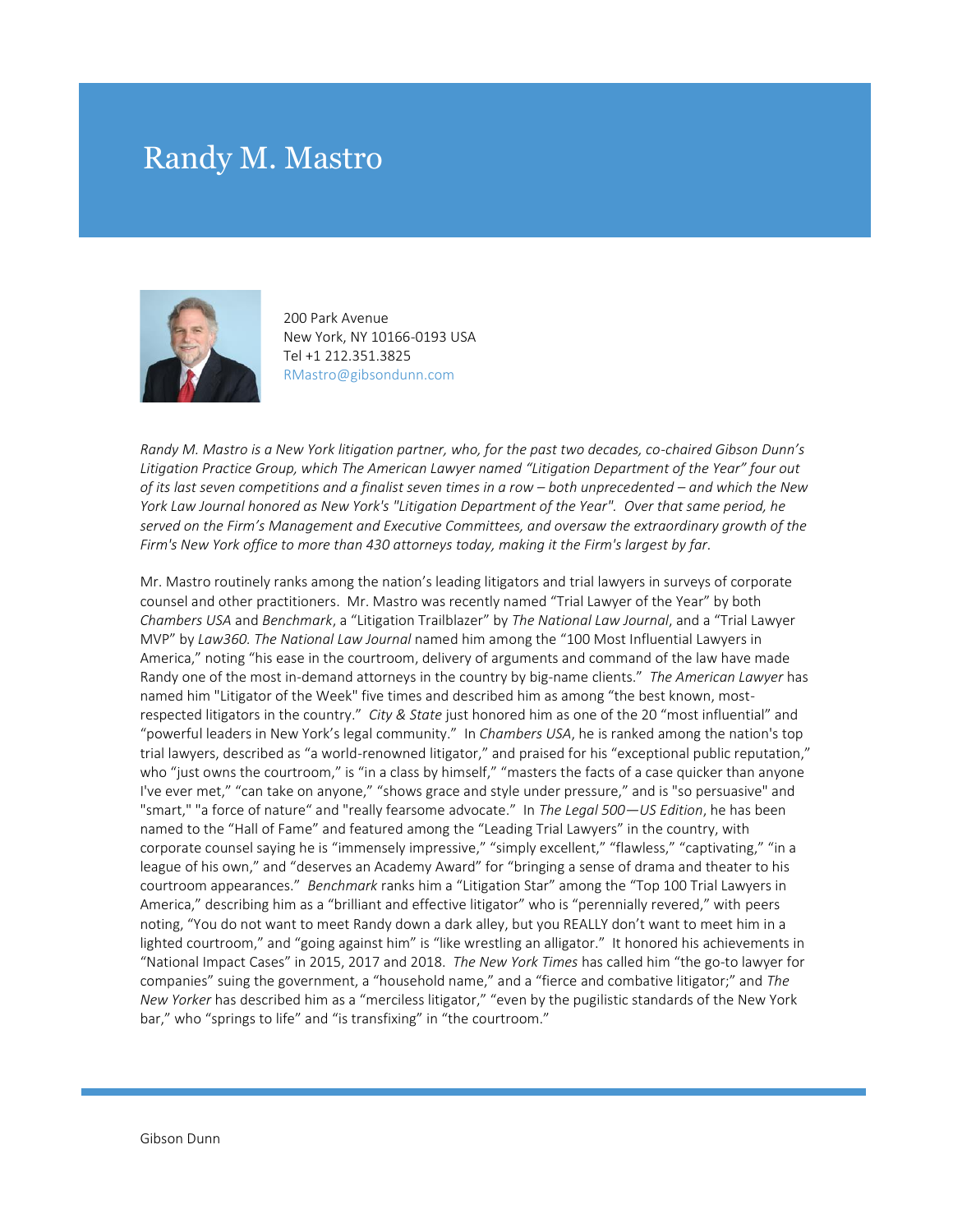Among many high-profile matters, Mr. Mastro won a two-month RICO trial barring the enforcement of a \$9 billion Ecuadorian judgment against Chevron that *The American Lawyer* called "The Case of the Century." Moreover, he won a month-long trial against the SEC, obtaining the dismissal of all charges against highprofile entrepreneur, Lynn Tilton, and thereby defeating the largest individual enforcement action the SEC ever brought before its in-house tribunal, where the SEC typically wins 90 percent of the time. Mr. Mastro also led the successful effort to defeat New York City's controversial West Side Stadium project, and he represented the State of New Jersey in conducting a high-profile investigation into allegations concerning the "Bridgegate" controversy. He has tried dozens of cases in private practice and as a federal prosecutor, and he has also argued more than 100 appeals in federal and state appellate courts throughout the country. Indeed, over the past year, he won breakthrough Supreme Court victories in COVID-related cases, overturning New York's fixed-capacity restrictions on "houses of worship" and the State's eviction moratorium -- both "firsts" in convincing the Supreme Court to void such COVID regulations.

Mr. Mastro has represented such diverse clients as AIG, Chevron, Amazon, Marsh McLennan, Vale, Madison Square Garden, Dow Jones, Verizon, Dart, DraftKings, Home Depot, Daimler, Wynn, JPMorgan, GE Capital, Estee Lauder, Medallion Financial, Quest Diagnostics, IAC, Bear Stearns, Bank of New York Mellon, Empire Merchants, Lynn Tilton, Peter Kalikow, Related, Vornado, LeFrak Organization, Durst Organization, Saks, UBS Financial Services, Octagon, Martina Hingis, Anna Kournikova, and Steffi Graf.

In addition, Mr. Mastro has litigated many high-profile public issues on a *pro bono* basis. On behalf of a diverse political coalition that included Bill de Blasio, Bill Thompson and Betsy Gotbaum, he challenged controversial legislation sponsored by Mayor Bloomberg in 2008 to overturn voter-ratified term limits, thereby permitting him a third term opportunity. After the 9/11 tragedy, he represented the families of fallen firefighter heroes in forcing the Uniform Firefighters Union Widows & Orphans Fund to turn over nearly \$70 million that the Fund raised from generous Americans saying it was to help those families but then tried to keep for itself. In 2019, he convinced a federal court to declare unconstitutional Governor Cuomo's attempt to require "good government" groups such as Citizens Union and the NYCLU to publicly disclose their donors. And now, he is getting justice for the peaceful protesters advocating for racial justice who were assaulted by federal authorities clearing Lafayette Park across from the White House in June 2020 so President Trump could do a photo op in front of a nearby church.

Before returning to Gibson Dunn in 1998, Mr. Mastro served as Mayor Giuliani's Chief of Staff and then as New York City's Deputy Mayor for Operations. In that capacity, he was responsible for overseeing all of the City's operating agencies and budget, and served as the Mayor's chief liaison with elected officials. In the Mayor's absence, he was authorized to act on the Mayor's behalf. While in City Hall from 1994 to 1998, Mr. Mastro oversaw many City initiatives, including the removal of organized crime from the Fulton Fish Market, private carting industry, and San Gennaro Festival. He also chaired the City's Trade Waste Commission (now known as the Business Integrity Commission) and engineered the successful turnaround of the City's OTB operation. For two consecutive years, NY1-TV named Mr. Mastro one of City government's "Winners of the Year," and *Manhattan File* magazine featured him among the "45 Most Powerful New Yorkers 45 and Under."

As Mayor Giuliani's top deputy during the 1990s, Randy played an integral role in the City's remarkable turnaround. He personally spearheaded the City's crackdown on organized crime, subjecting himself to death threats in the process. In the private carting industry, this resulted in one of the largest tax cuts in City history – the elimination of the "Mob Tax" on carting, which cost City businesses \$600 million a year.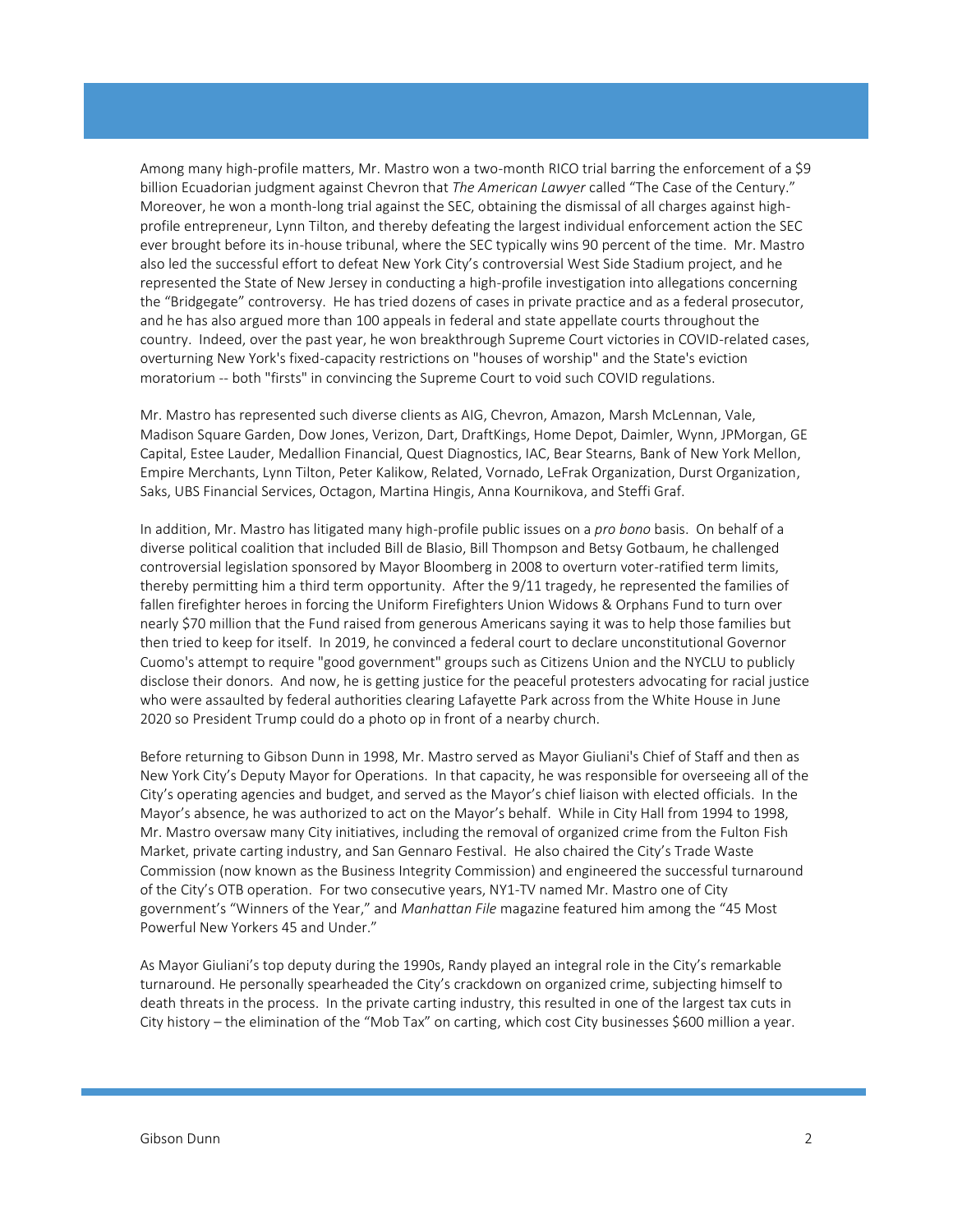In a precursor to same-sex marriage, he shepherded through sweeping domestic partnership protections that *The New York Times* called "historic." His departure from City Hall prompted accolades from the press. "When Giuliani wanted to do the impossible . . . it was Randy who led the charge," declared a *Daily News*  editorial. "His contributions to the city he served so well will last a lifetime." The *New York Post* praised Randy's "tireless and dynamic" service, "energy and enthusiasm," and "general good sense." And *The New York Times* quoted a colleague describing him as "the administration's conscience."

In the early 1990s, Mr. Mastro was a Gibson Dunn litigation partner. In 1990, he served as Associate Counsel on the Independent Counsel investigation of HUD Secretary Samuel Pierce. In 1991, he was appointed Special Master and Monitor of the assets of a Saudi tycoon implicated in the BCCI scandal.

From 1985 to 1989, Mr. Mastro served as Assistant United States Attorney and Deputy Chief of the Civil Division in the U.S. Attorney's Office for the Southern District of New York, where he specialized in organized crime cases and spearheaded the federal government's landmark racketeering suit that put the International Brotherhood of Teamsters into court supervision. *Seven Days* magazine named him one of "the 25 prosecutors and defenders other lawyers most admire, fear and talk about." From 1982 to 1985, Mr. Mastro was a litigation associate at Cravath, Swaine & Moore, where he was part of the successful libel defense trial team in *Westmoreland v. CBS*. Before that, upon graduating *cum laude* from Yale College and the University of Pennsylvania Law School, where he was the school's moot court champion, Mr. Mastro clerked for Justice Alan B. Handler of the New Jersey Supreme Court.

During his tenure as a federal prosecutor, Mr. Mastro received the Attorney General's Distinguished Service Award, John Marshall Award for Outstanding Legal Achievement, and Director's Award for Superior Performance, among others. Since then, he has been honored many times, receiving, for example, the Simon Rifkind Award from the Jewish Theological Seminary, the Civic Leadership Award from Citizens Union of NYC, and the Lumbard Bowl, awarded annually by the U.S. Attorney for the Southern District of New York (in consultation with predecessor U.S. Attorneys) to distinguished alumni of that office.

Mr. Mastro has served as an Adjunct Professor at the University of Pennsylvania Law School, where he taught a course on "The Role of the General Counsel." He also taught complex civil litigation and legal writing courses at Fordham Law School. He has authored articles in the *Federal Communications Law Journal*, *Fordham Law Review*, *University of Michigan Journal of Law Reform*, and *Seton Hall Law Review*. His op-ed pieces have appeared in *The New York Times*, *Daily News*, and *New York Post*, and he wrote for the *Washington Post* and *Time*. He co-authored chapters on "White Collar Crime" in *Business and Commercial Litigation in Federal Courts,* and on "Energy" in *Commercial Litigation in New York State Courts*.

Mr. Mastro has been a member of the bars of New York, New Jersey, Pennsylvania, and many federal courts, including the U.S. Supreme Court. He chaired two New York City Charter Revision Commissions. In addition, Mr. Mastro serves as Chair of Citizens Union of the City of New York, Chair of the Hamptons International Film Festival, and on the Boards of the University of Pennsylvania Law School and the Garden of Dreams Foundation. He also served as Vice Chair of the Legal Aid Society of New York City, and on the Boards of the City University of New York, the YMCA of Greater New York, Sanctuary for Families, and Hale House (at the request of the New York Attorney General), among others.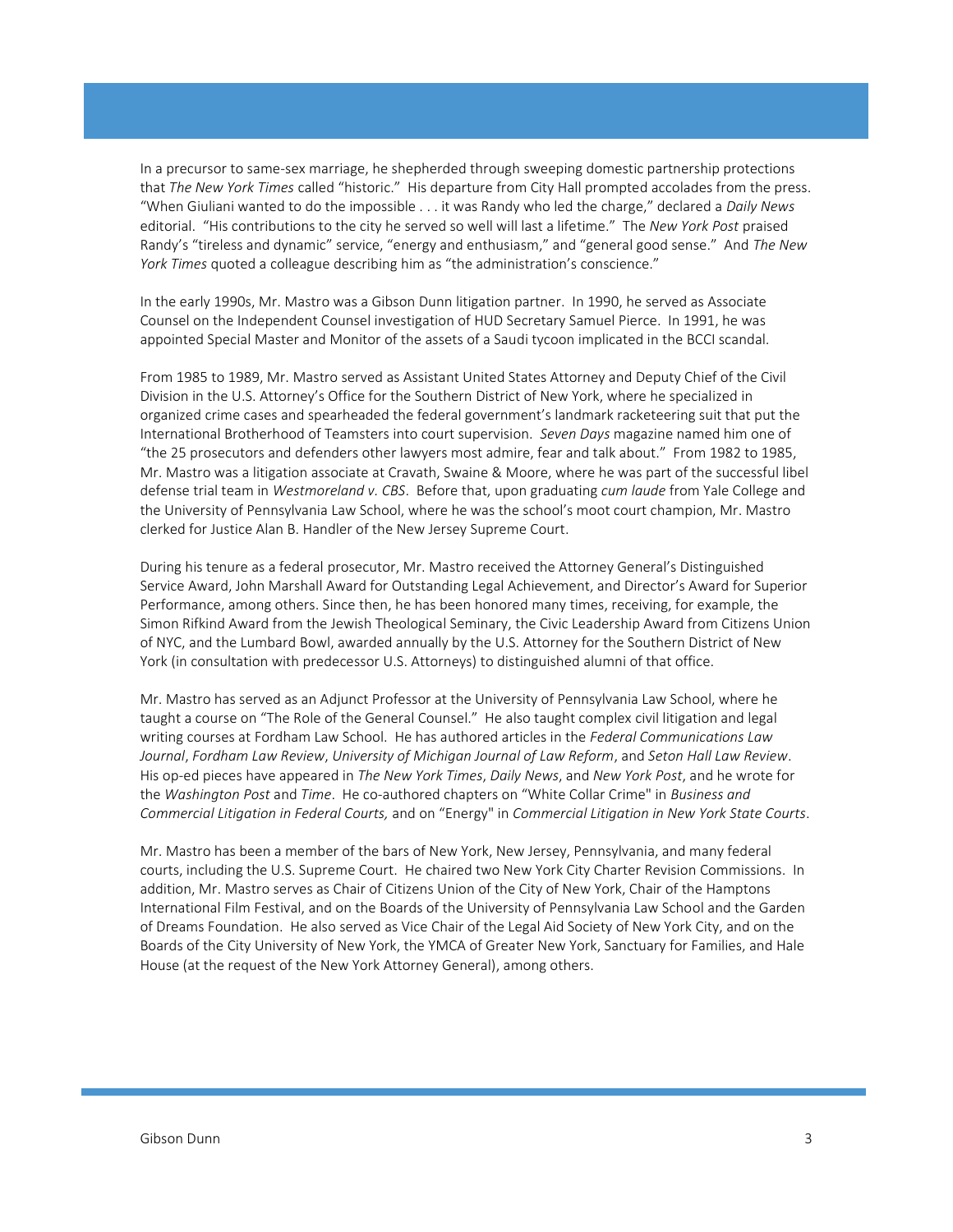## Major Litigation Matters Handled by Randy Mastro

- Roman Catholic Diocese of Brooklyn: Won landmark Supreme Court ruling barring Governor Cuomo from imposing onerous fixed capacity restrictions during the pandemic on "houses of worship" of 10 people in "red" zones and 25 people in "orange" zones, in violation of the First Amendment's free exercise of religion protections. The victory was front-page news throughout the country and caused a sea change in how states regulate religious institutions during this COVID-19 crisis.
- Chevron: Conducted seven-week bench trial in the S.D.N.Y. as lead trial counsel for Chevron in its RICO case against U.S. lawyer Steven Donziger and his clients for obtaining an \$18-billion Ecuadorian judgment against Chevron procured by fraud and for engaging in a pattern of racketeering to extort money from Chevron. Presented the opening, closing, and rebuttal closing at trial, and examined and cross-examined the key witnesses (including cross-examining the lead defendant, Steven Donziger, and the Ecuadorian judge who claimed to have authored the fraudulent Ecuadorian judgment, Nicholas Zambrano, but who, instead, allowed the judgment to be ghostwritten in exchange for a bribe). Michael Goldhaber wrote in *The American Lawyer* that Mr. Mastro's cross-examination of Judge Zambrano was the turning point of the trial that will be talked about "in the annals of courtroom history," and that Mr. Mastro's closing argument "out-classed" the opposition. And Paul Barrett of *Bloomberg Businessweek* wrote in his book that Mr. Mastro's cross-examination of Donziger was "blistering." *The American Lawyer* called the Chevron case "The Trial of the Century;" *The Wall Street Journal* dubbed it the "The Legal Fraud of the Century;" and *Benchmark Litigation* named Mr. Mastro "Trial Lawyer of the Year." In 2014, the trial judge entered judgment in Chevron's favor, along with a 485-page decision detailing his findings, and barring Donziger and his clients from profiting from the Ecuadorian judgment or seeking to enforce it in the U.S. The U.S. Court of Appeals for the Second Circuit unanimously affirmed the RICO judgment. He also litigated issues against the Republic of Ecuador relating to that case. Also for Chevron, last year, he blocked enforcement of a sham \$18 billion foreign arbitration award procured by fraud eerily reminiscent of the earlier \$18-billion fraudulent Ecuadorian judgment. For each of those wins, he was named *The American Lawyer's*  "Litigator of the Week."
- AIG: Conducted a 25-day bench trial in the S.D.N.Y. as lead trial counsel for Lavastone, an AIG affiliate, in its \$1 billion RICO, breach of contract, fraud, breach of fiduciary duty, and unjust enrichment case against Alan Buerger, his son, Reid Buerger, and the "Coventry" family of companies owned and operated by them. Lavastone's claims concerned the Buergers' practice of purchasing life insurance policies, laundering them through a shell company, and then selling them to Lavastone at inflated prices. Successfully argued for summary judgment on Lavastone's breach of contract claim against Coventry. Presented the opening, closing, and rebuttal closing at trial, and examined and crossexamined the key witnesses, including the Buergers. Post-trial, the parties settled their differences, with one market participant saying that Alan Buerger "had to get his butt kicked first" before agreeing to settle the case.
- Lynn Tilton/Patriarch: Successfully defended Lynn Tilton and her company, Patriarch Partners, against SEC fraud charges over her management of a distressed debt CLO fund where the SEC sought disgorgement of more than \$200 million and Lynn Tilton's debarment for life as an investment advisor. Forced to go to trial in the SEC's internal tribunal, Tilton turned to Mr. Mastro to defend her, publicly describing him as the "General" of Gibson Dunn's litigation "army." And go to war he did, mounting a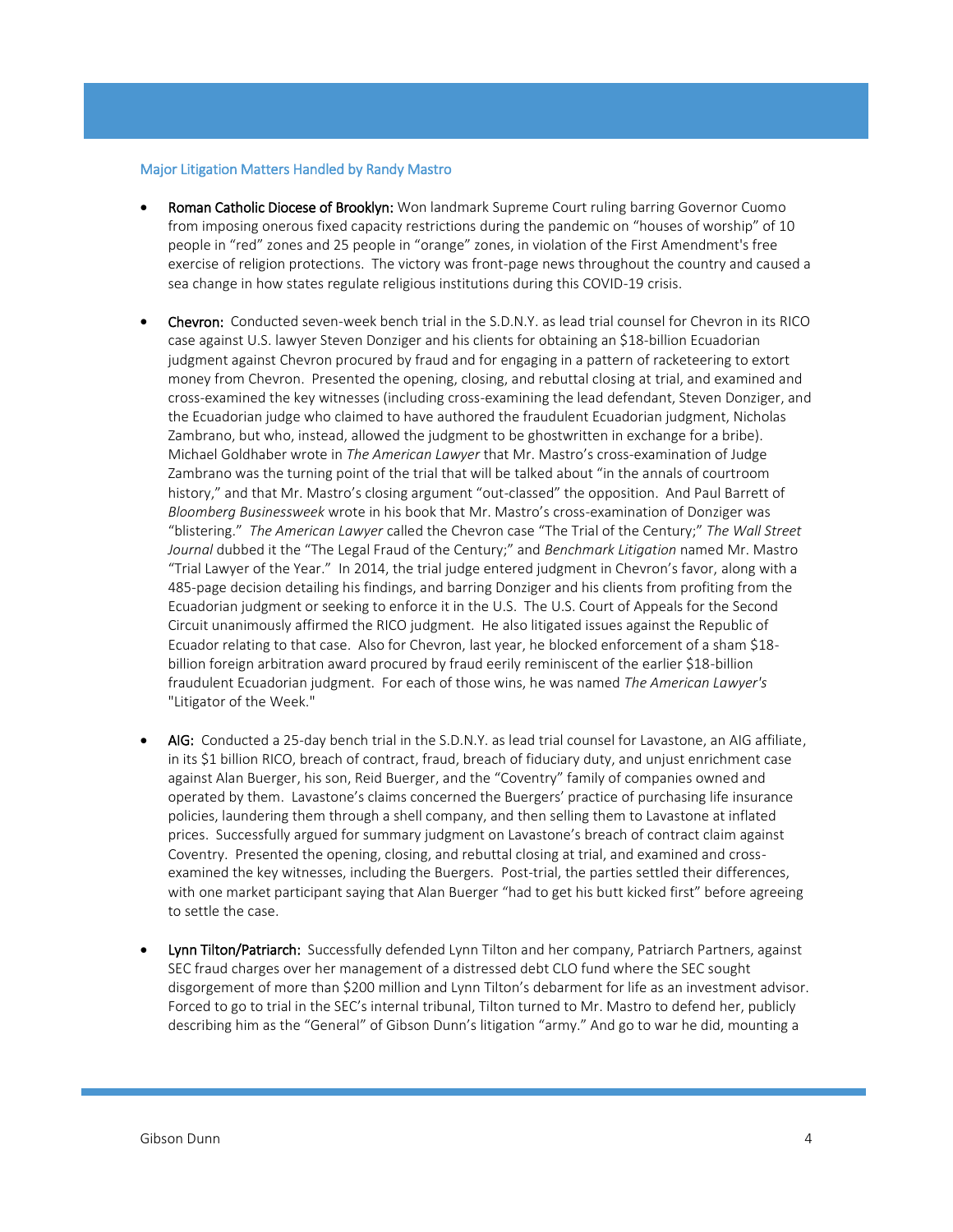vigorous defense during a three-week trial that vindicated her in the eyes of courtroom observers. Indeed, press accounts described the trial as "tilt[ing] in Lynn Tilton's favor," reporting that "Lynn Tilton's lawyer, Randy Mastro, knows how to get attention with an opening statement" and "easily outdueled the SEC's legal eagles." In the end, the SEC ALJ issued a 57-page decision dismissing all of the SEC's charges and finding all of the SEC's factual allegations "unproven." It was a stunning rebuke for the SEC: its Enforcement Division wins 90 percent of the cases it brings before its in-house ALJs. But not this time. For achieving this extraordinary result, Mastro was named *The American Lawyer's* "Litigator of the Week." Also won outright dismissal in the S.D.N.Y. of a sweeping civil RICO action brought against Tilton and Patriarch seeking more than \$1 billion dollars in damages against them.

- Madison Square Garden/Cablevision: Represented MSG and Cablevision on multiple high-profile litigation and other matters, including obtaining immediate dismissal in the S.D.N.Y. of multiple litigation claims against MSG. Also, successfully represented the Garden and others in litigations and other efforts challenging and ultimately defeating the City's sweeping proposal to build a new stadium for the Jets on Manhattan's West Side; successfully defended Cablevision and the Garden in \$100 million antitrust suit brought by the New York Jets over their failed stadium bid.
- Citizens Union of the City of New York: Won major constitutional ruling in the S.D.N.Y. blocking onerous donor disclosure requirements imposed by New York State on "good government" groups like Citizens Union that had been critical of the Cuomo Administration, and also received attorneys' fees award.
- **DraftKings:** Defended DraftKings against State Attorney General litigations over the legality of daily fantasy sports in New York, Illinois and Texas. In the New York action, argued with prominent cocounsel against a preliminary injunction application, with commentators tweeting from the courtroom that "DraftKings got their money's worth today" from its legal team, calling "Mastro, in particular," "riveting." Obtained a stay pending appeal and then resolved the case through state legislation legalizing daily fantasy sports in New York.
- Dart Corporation: Won a New York State court ruling overturning the City's ban on "soft foam" polystyrene food service items, such as coffee cups and food containers, on behalf of a broad coalition, including the Restaurant Action Alliance NYC, Dart Corporation, Plastic Recycling, Inc., and many small restaurant owners who depended upon cost-effective styrofoam products to serve their customers. The court annulled the New York City Sanitation Commissioner's ban, finding local law required recycling if "feasible" and that "the City's position that these materials could not be readily recycled was wrong," thereby overturning what *The Wall Street Journal* reported had been "one of the most significant environmental measures taken by Mayor Bill de Blasio."
- Home Depot: Representing Home Depot in a series of litigations in states around the country that have denied Home Depot refunds on monies that it remitted as sales tax in connection with its private label credit card program but consumers then defaulted on those transactions.
- Bear Stearns: Represented Bear Stearns in resolving 100 securities class actions and shareholder derivative litigations involving IPO allocation and research analyst issues. Won dismissal of shareholder derivative action against Bear Stearns and its directors over alleged research analyst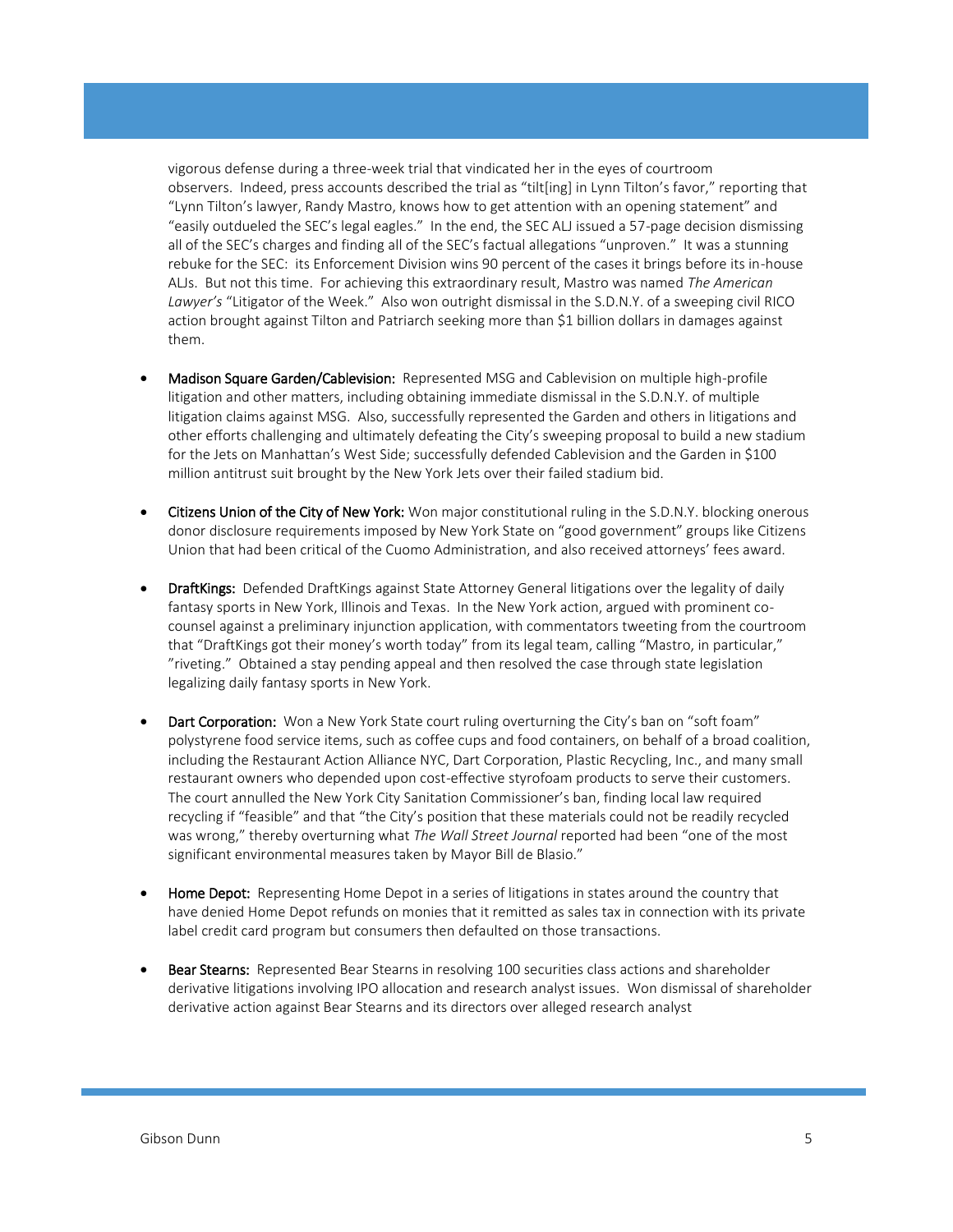conflicts. Represented Bear Stearns officers and directors in obtaining dismissal of shareholder derivative actions over subprime issues.

- Daimler/Chrysler Directors: Successfully represented former directors of Daimler and Chrysler, who were alleged by the Chrysler Creditors Committee to have breached a fiduciary duty when Daimler transferred a majority stake of Chrysler to the private equity firm Cerberus. Within days of oral argument on a motion to dismiss the complaint brought in connection with the Chrysler bankruptcy, the Creditors Committee agreed to voluntarily dismiss.
- Wynn Resorts: Represented Wynn Resorts in a financial dispute with Atlantic-Pacific Capital, Inc. ("APC"), that APC originally sought to submit to arbitration, Wynn moved to federal court in Nevada and obtained a stay of arbitration, but the Ninth Circuit then ordered the case to go to arbitration. Wynn Resorts ultimately won the arbitration.
- Dow Jones & Company, Inc.: Successfully defended Dow Jones in a consumer class action in the Southern District of New York brought on behalf of a putative nationwide class of annual [WSJ.com](http://wsj.com/) subscribers regarding access to Barron's Online.
- Bank of New York Mellon: Successfully represented BNY on the appeal of a Bankruptcy Court decision that affected billions of dollars in transactions in the Lehman bankruptcy proceeding. The bankruptcy court's decision caused turmoil in the international securitization markets by invalidating marketstandard provisions in credit default swap agreements that were designed to protect those who invested in Lehman products. BNY was the trustee over the collateral securing those products; both the current noteholders and a Lehman subsidiary claimed priority to that collateral. English courts found for the noteholders; the bankruptcy court found for Lehman. When the district court agreed to entertain BNY's appeal, the parties settled, relieving BNY of any potential liability.
- Hudson River Park Trust: Won dismissal of Chelsea Piers, L.P.'s lawsuit against the Hudson River Park Trust, a public benefit corporation, which sought to shift the burden of commercial pier repairs to the State, or to include Chelsea Piers in the Trust's plan to redevelop certain piers as a public park. After extensive oral argument, the trial court held that Chelsea Piers's suit was time-barred under the parties' 1994 lease agreement.
- New York Skyline, Inc.: Won a critical victory for New York Skyline, Inc., obtaining a unanimous reversal from New York's Appellate Division, First Department of a ruling of the New York State Supreme Court that threatened to put Skyline out of business. The City of New York began attempting to enforce New York City's General Vendor Law against Skyline, contending the agents were wrongfully selling "goods or services" on the sidewalk without an impossible-to-obtain "general vendor" license. Gibson Dunn successfully convinced the First Department to overturn the Supreme Court's ruling that general vendor licenses were required for sidewalk ticket sales.
- **BRC:** Won dismissal of all claims in a challenge under zoning, environmental, and local administrative laws to plans by a leading New York City nonprofit to establish a homeless shelter and related programs in a new neighborhood.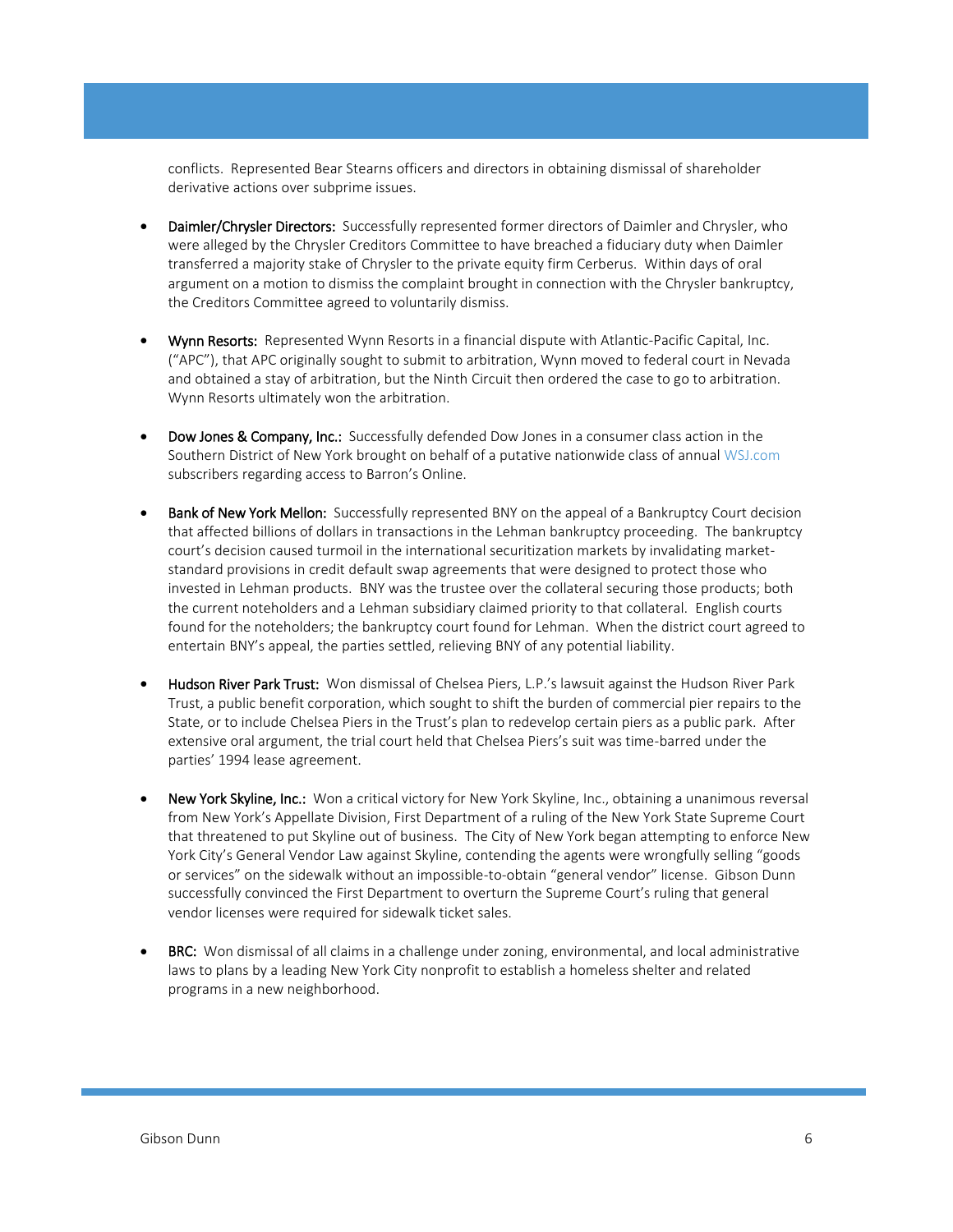- Empire Blue Cross Blue Shield/WellPoint: Successfully defended Empire in an action by pension funds that sought more than \$6 million in rebates rightfully earned by Empire, securing a dismissal from the bench at oral argument of all causes of action with prejudice. Also, won substantial recoveries for Empire against employer and union funds that were defrauding Empire by enrolling "sham" members; successfully defended Empire in a lawsuit brought by excess malpractice insurers seeking \$75 million in damages; blocked class certification in major pain treatment coverage case; defended Empire in two ERISA trials; represented Empire in patent infringement litigation over Empire's on-line claim in-take procedure and achieved favorable settlement for Empire.
- United Guaranty: Defended United Guaranty in a suit brought by SunTrust Mortgage Inc. over insurance coverage; won sanctions ruling after several-day evidentiary hearing.
- IAC/Home Shopping Network: Successfully defended IAC's Home Shopping Network against claims brought in federal court by a competitor alleging trade secret infringement and breach of contract over a "falling price" auction channel launched by Home Shopping Network, and won summary judgment dismissing trade secret claims on the eve of trial.
- Verizon: Obtained summary judgment for Verizon in a New York franchise tax case brought by the City of New York seeking to force Verizon to enter into a separate municipal franchise agreement and pay an annual sum in addition to the nine-figure sum it was already paying. Verizon filed a motion to dismiss, which was converted to a motion for summary judgment. In 2009, the Court (Hon. Ira Gammerman) ruled that Verizon, through its predecessors, had obtained a franchise from the State of New York to operate a telecommunications business and that said franchise had no temporal limit. Also successfully defended Verizon New York in a significant real estate dispute against a City entity seeking more than \$100M; secured dismissal of all claims against Verizon.
- Nursing Personnel Homecare: Successfully defended Nursing Personnel, a Brooklyn-based home health aide agency and its COO against overbilling and other charges by the New York Attorney General. Convinced a state court judge to keep the indictment under seal and developed a compelling argument that the defendants had acted in good faith and in accordance with existing DOH regulations. Also uncovered exculpatory information that the prosecutors failed to disclose, leading to the dismissal of the felony criminal case against the company and the COO, and a civil settlement that permitted the company to continue as a thriving home health aide agency.
- Gristedes: Defended and ultimately resolved wage and hour class actions filed against the supermarket chain over its compensation of delivery workers.
- Rusal: Won dismissal on *forum non conveniens* grounds of billion-dollar civil action in the S.D.N.Y. against Russia's largest aluminum manufacturer alleging fraud in the Nigerian government's award of its national aluminum franchise. Also litigated jurisdictional and sovereign immunity issues in that case.
- Peerless Importers/Empire Merchants: Won unanimous federal appellate victory for Peerless as intervenor-defendant upholding the constitutionality of New York State's ban on direct shipments of out-of-state wines to in-state consumers, but such state laws were ultimately overturned by U.S.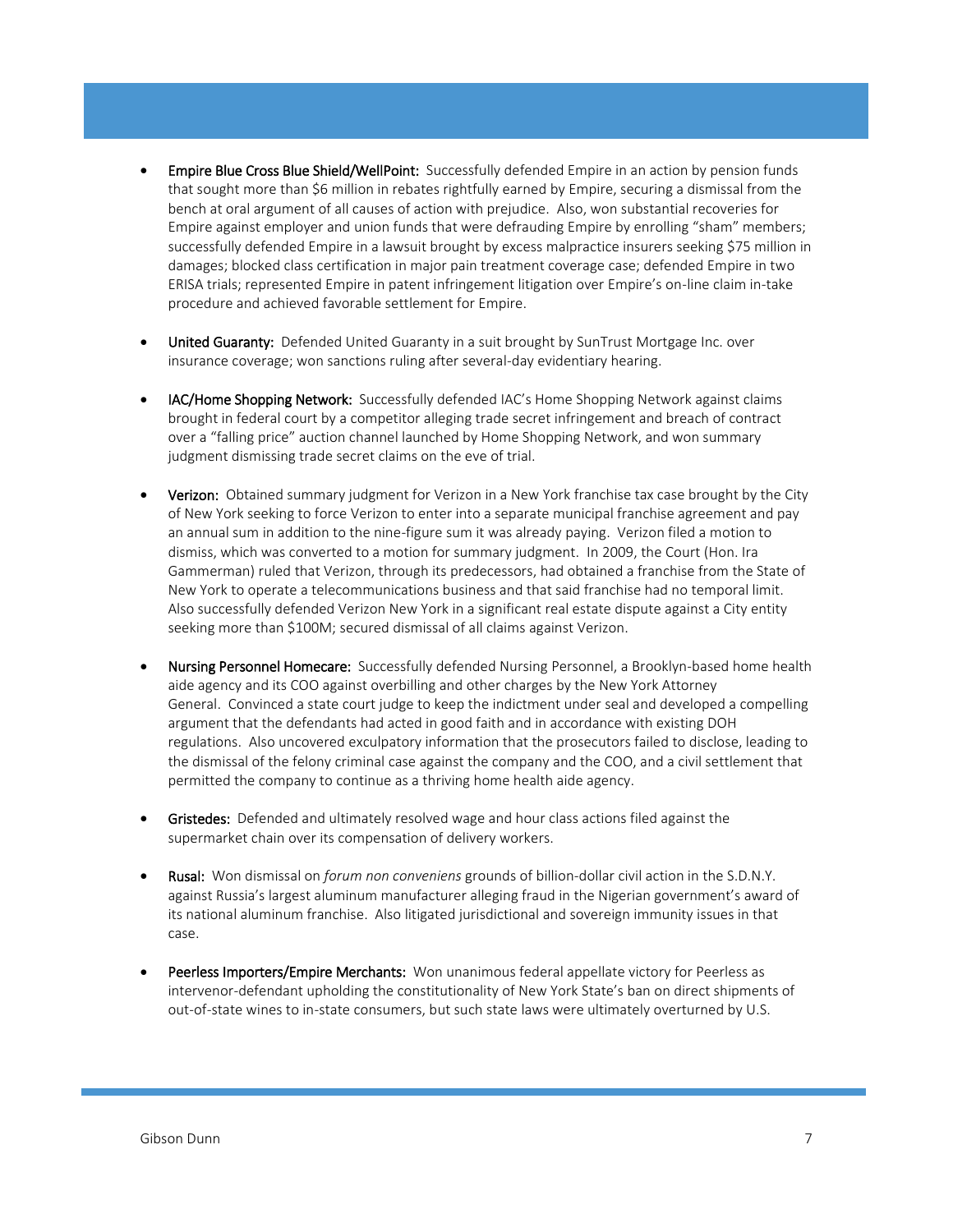Supreme Court in a 5 - 4 decision; successfully defended Peerless in class action brought by delinquent retailers seeking a price preference afforded to prompt payors.

- Park Place/Caesar's/Harrah's: Won dismissal and New York Court of Appeals affirmance of state constitutional litigation challenging New York State's plan to permit Indian casino gaming, and then won affirmance of that dismissal in the New York Court of Appeals.
- Greater New York Hospital Association: Prosecuted state constitutional litigation against Governor Pataki over his selective veto use within comprehensive State budget and impoundment of Medicaid funding, and the pendency of the case ultimately forced the Governor to compromise with the State Legislature.
- **Xerox:** Won appeal vacating a New York City Department of Education contract award that would have stripped Xerox of its long-standing franchise as the school system's provider of copying services.
- Peter Kalikow: Headed litigation team for Peter Kalikow in his bankruptcy proceeding, the largest individual debtor bankruptcy in history; also successfully litigated issues for Kalikow relating to *New York Post* sale; won sanctions for Kalikow against Sheldon Solow and Mark Dreier for contempt of bankruptcy court order.
- **Edison Properties:** Won unanimous appellate victory for Edison and other adjoining private property owners permitting demolition of the High Line without ULURP review; won court ruling compelling New York State to admit an Edison owned westside property into the "Brownfields" benefit program.
- **Laro Services:** Won high-profile litigation against the Bloomberg Administration forcing the rehiring of the unloading firm that the Giuliani Administration first hired in its reform initiative to rid New York City's infamous Fulton Fish Market of organized crime corruption.
- Hunts Point Cooperative Market: Won ruling requiring the Bloomberg Administration to regulate wholesale produce businesses outside the Cooperative Market, as required under anti-corruption legislation passed during the Giuliani Administration; won five-week trial voiding City land deal and requiring rebidding of "sham" competition, but appellate court later found the Cooperative lacked standing because of the insufficiency of its bid.
- Oak Point: Obtained preliminary injunction against the Bloomberg Administration to block its plan to condemn Oak Point's valuable waterfront property to build a City jail there, causing the public project to be abandoned.
- Working Families Party/DFS Voter Lawsuit: Successfully represented Staten Island voters pro bono in a suit that exposed election law violations by the Working Families Party. The suit resulted in a settlement that forced the Working Families Party to relinquish its control over its corporate arm, Data and Field Service, Inc. ("DFS"), through which it provided cut-rate campaign services and skirted local campaign finance laws, and to see to it that DFS operated independently going forward.
- Term Limits Litigation: Challenged New York City legislation overturning the voter-ratified two-term limit that permitted Mayor Bloomberg and the City Council to seek a third term.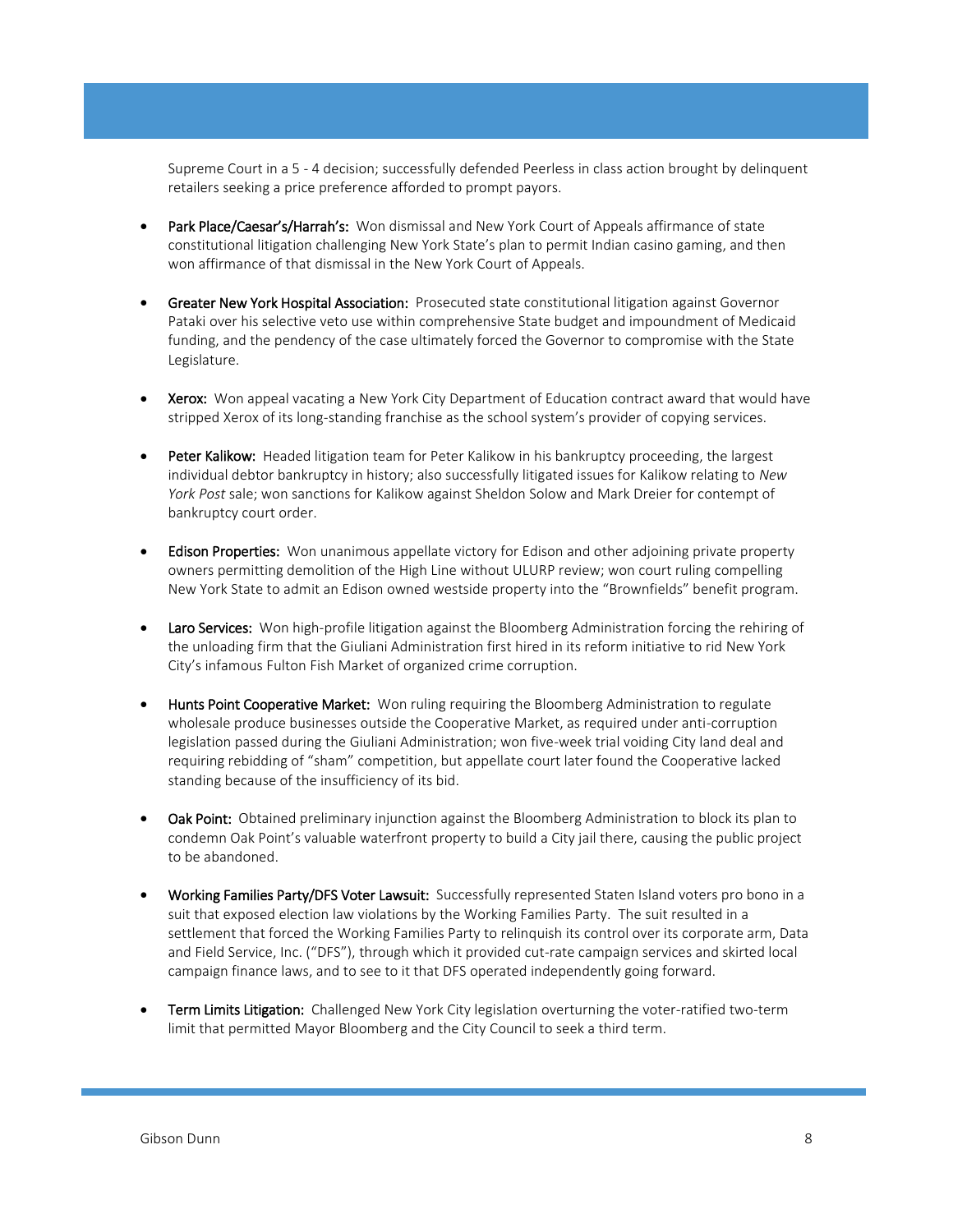- Palmet Ventures: Won dismissal on personal jurisdiction grounds of breach of contract action brought in the S.D.N.Y against an Illinois firm over its decision to sell its Chicago hotel to a party other than the New York–based plaintiff.
- Kaufman Organization: Representing the Kaufman Organization in federal environmental litigation seeking to block the MTA from building a power facility and staging area in Midtown Manhattan as part of a major public works project to extend the LIRR into Grand Central; forced the MTA to withdraw its plan and conduct an "environmental assessment" before deciding how to proceed.
- Edison Schools: Defended Edison in several cases including securities class action and shareholder derivative litigations over accounting practices.
- Multicultural Broadcasting: Represented station owner in a series of actions over removal of liberal talk radio, "Air America," from the air in Chicago and Los Angeles.
- Lee Strasberg Institute: Won trademark litigation for the Institute, founded by famous actor and acting teacher, Lee Strasberg, over a former student's misuse of the Strasberg mark as a domain name.
- Anna Kournikova: Represented Anna Kournikova in misappropriation and privacy action against *Penthouse Magazine* for running a piece about the tennis star in which it featured nude photographs of another woman misidentified as Kournikova.
- Martina Hingis: Represented Martina Hingis in product liability action against Tacchini, the Italian sports clothing manufacturer, over defectively designed tennis shoes; successfully represented Hingis and her coach-mother in an action to require the USTA and WTA to afford her coach-mother access to the women's locker room during the 2000 U.S. Open.
- Octagon: Represented Octagon as New York City's agent in litigation and negotiations over the City's award of an exclusive sponsorship agreement to Snapple; represented Octagon in several breach of contract actions involving athlete representations.
- **Kmart:** Represented more than 20 present and former Kmart officers in connection with SEC investigation and related Justice Department investigation of Kmart accounting and disclosure issues.
- Ziff Davis: Defended Ziff Davis in suit brought by former executive seeking \$40 million in damages; successfully represented Ziff Davis in obtaining injunction to prevent another former executive from violating a non-compete agreement and misappropriating trade secrets.
- Newsday/Times Mirror/Tribune: Represented *Newsday* in action brought by the *Daily News* to prevent its Queens distributors from delivering *Newsday*; representing *Newsday* and *Tribune* Co. in commercial litigation and freedom of information cases.
- 9/11 Firefighters Families: Representing more than 20% of the families of fallen firefighters lost in the September 11 terrorist attack on the World Trade Center in a dispute with the Uniform Firefighters Association over the union's refusal to distribute \$60 million in donations intended for those families.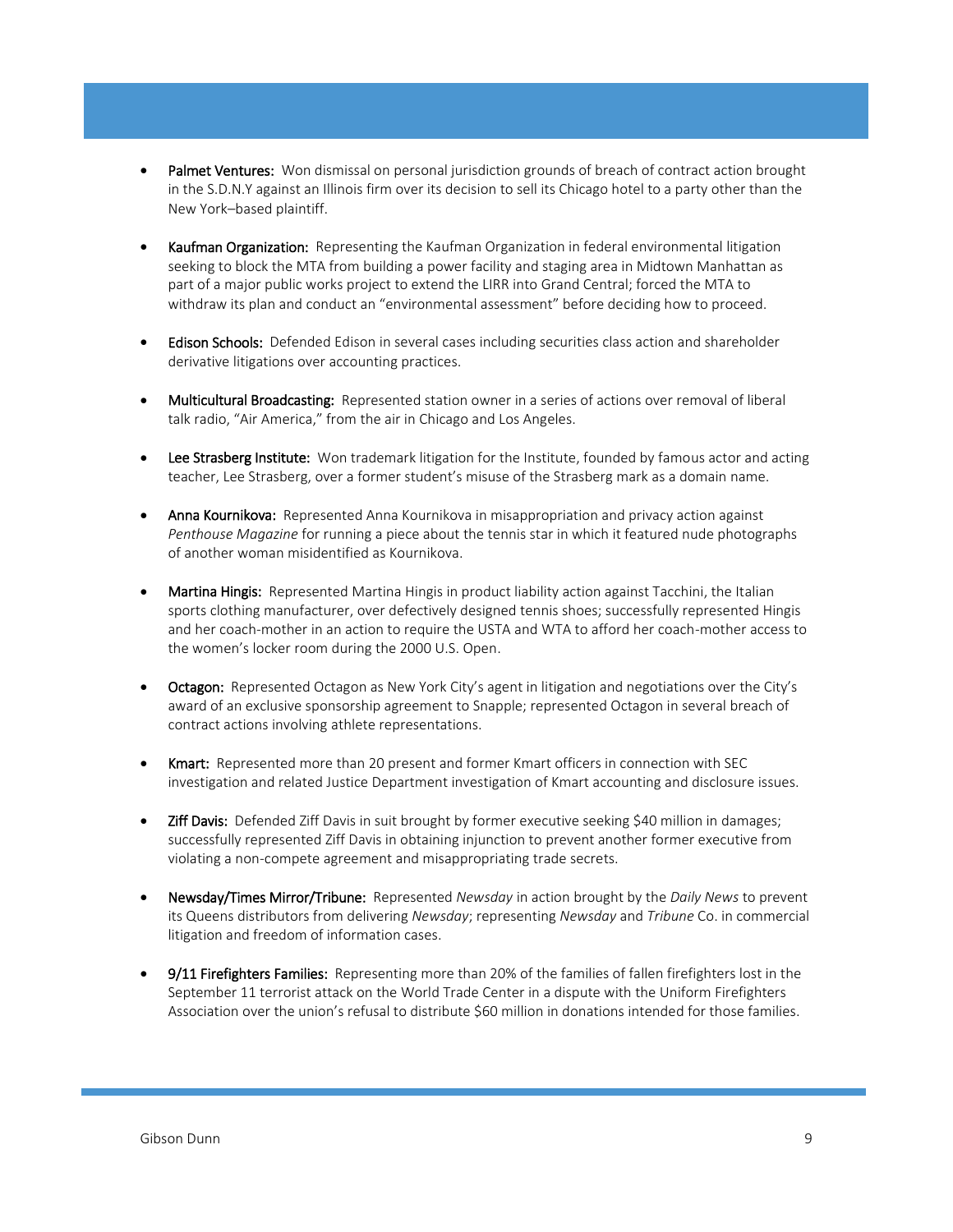- Parkshore/Lawrence Friedman: Defended Parkshore, a nursing home and adult day health care facility, in the largest Medicaid fraud case ever brought by the New York Attorney's General's Office; secured a plea disposition and civil settlement in which Parkshore remained in operation under its same family ownership.
- Wall Street Journal/Dow Jones: Won dismissal of libel action brought by former *Wall Street Journal* reporter over Dow Jones's public statements about his departure; won acquittal for *Journal* employee accused of criminal trespass.
- U.S. v. International Brotherhood of Teamsters: Headed federal government's civil racketeering suit that compelled International Brotherhood of Teamsters to hold democratic elections and undergo court supervision; case was cited by *The American Lawyer* as one of the "ten biggest suits" of the decade.
- Westmoreland v. CBS: Was part of trial team that successfully defended CBS during six-month jury trial of libel suit brought by General Westmoreland; case was cited by *The American Lawyer* as one of the "ten biggest suits" of the decade.
- BCCI Investigation: Served as federal court-appointed Special Master/Monitor of assets of Gaith Pharaon, a Saudi tycoon implicated in the BCCI scandal.
- Saks: Won substantial recovery for Saks in civil racketeering action against a Saks executive who took kickbacks and rigged bids on Saks capital projects; conducted investigation that led to that civil action and criminal prosecution.
- Oldcastle: Defended Oldcastle in product liability and consumer fraud action that settled during trial for a small fraction of the damages originally sought.
- Intelligent Electronics: Represented Intelligent Electronics in major federal securities fraud class action suit; won partial dismissal of suit.
- **Rudolph Giuliani:** Was outside counsel to the 1993 Giuliani mayoral campaign; won victories that required the Dinkins campaign to pay more than \$500,000 in fines and reimbursement under New York City's campaign finance law; represented Giuliani Partners in legal dispute.
- HUD Investigation: Served as Associate Counsel during the first six months of the Independent Counsel investigation of former HUD Secretary Samuel Pierce.
- Steffi Graf: Brought successful suit on behalf of the Graf family to prevent a rich eccentric tennis fan from harassing them during the U.S. Open.
- Merv Griffin/Resorts: Defended Griffin in wrongful discharge suit brought by fired Griffin executive, defended Griffin in suit brought by former employee for breach of contract to provide lifetime support; successfully litigated adversary proceedings in Resorts bankruptcy.